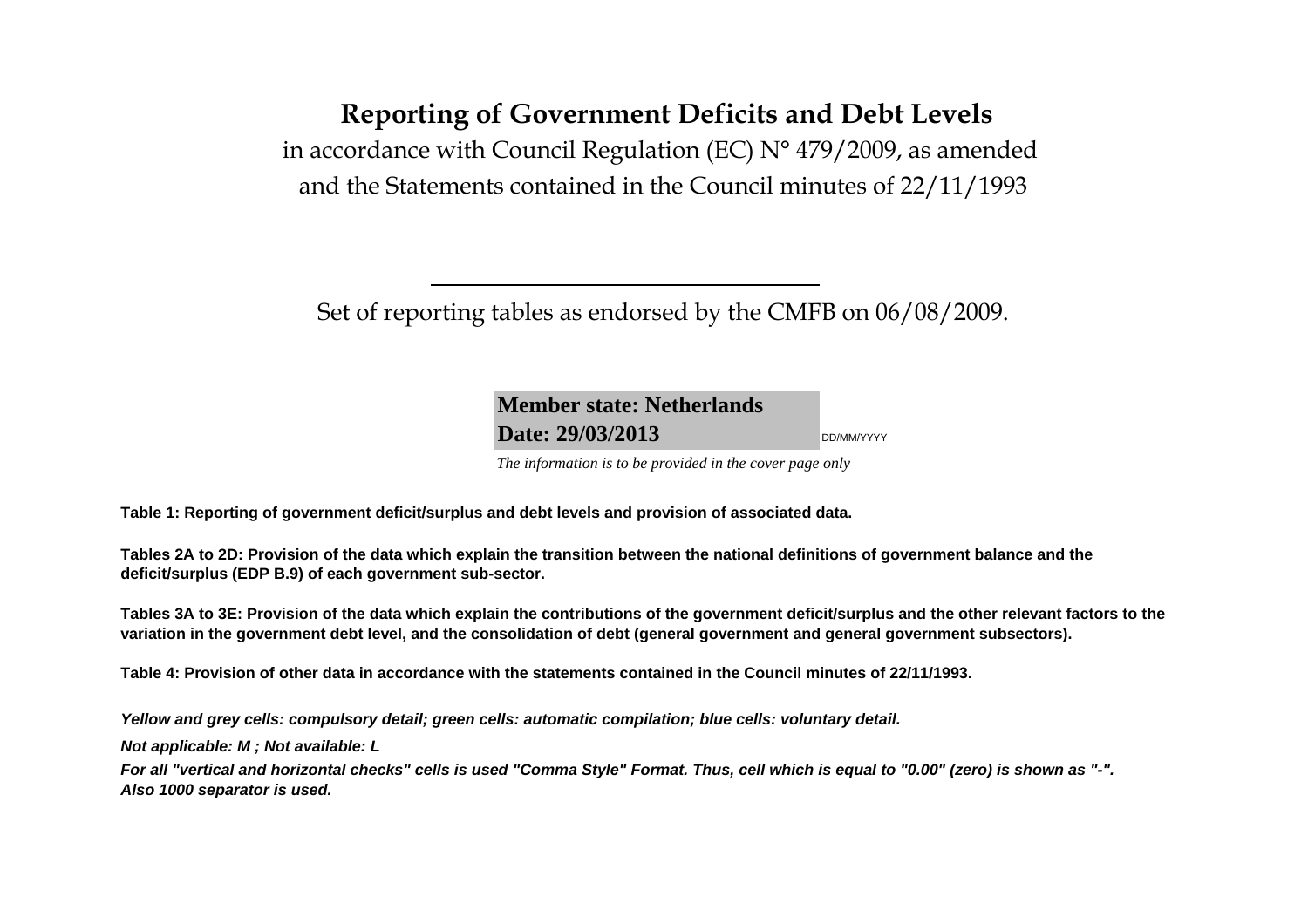## **Table 1: Reporting of government deficit/surplus and debt levels and provision of associated data**

| Member state: Netherlands                                |                    |           |                                            | Year       |                |           |
|----------------------------------------------------------|--------------------|-----------|--------------------------------------------|------------|----------------|-----------|
| Data are in (millions of units of national currency)     | <b>ESA 95</b>      | 2009      | 2010                                       | 2011       | 2012           | 2013      |
| Date: 29/03/2013                                         | codes              |           |                                            |            |                |           |
|                                                          |                    | final     | half-finalizedhalf-finalizedhalf-finalized |            |                | planned   |
| Net borrowing $(-)/$ net lending $(+)$                   | EDP <sub>B.9</sub> |           |                                            |            |                |           |
| General government                                       | S.13               | $-32,074$ | $-30,118$                                  | $-27,009$  | $-24,405$      | $-19,908$ |
| - Central government                                     | S.1311             | $-19,881$ | $-23,566$                                  | $-16,934$  | $-18,954$      | $-8,229$  |
| - State government                                       | S.1312             | M         | M                                          | M          | M              | M         |
| - Local government                                       | S.1313             | $-3,675$  | $-4,851$                                   | $-3,031$   | $-2,183$       | $-2,701$  |
| - Social security funds                                  | S.1314             | $-8,518$  | $-1,701$                                   | $-7,044$   | $-3,268$       | $-8,978$  |
|                                                          |                    |           |                                            |            |                |           |
|                                                          |                    | final     | half-final                                 | half-final | half-finalized | planned   |
| General government consolidated gross debt               |                    |           |                                            |            |                |           |
| Level at nominal value outstanding at end of year        |                    | 348,284   | 371,784                                    | 394,197    | 427,515        | 451,281   |
| By category:                                             |                    |           |                                            |            |                |           |
| Currency and deposits                                    | AF.2               | 505       | 435                                        | 473        | 473            |           |
| Securities other than shares, exc. financial derivatives | AF.33              | 269,150   | 293,748                                    | 308,887    | 331,257        |           |
| Short-term                                               | AF.331             | 57,559    | 53,223                                     | 43,317     | 32,870         |           |
| Long-term                                                | AF.332             | 211,591   | 240,525                                    | 265,570    | 298,387        |           |
| Loans                                                    | AF.4               | 78,629    | 77,601                                     | 84,837     | 95,785         |           |
| Short-term                                               | AF.41              | 12,086    | 14,038                                     | 19,818     | 29,003         |           |
| Long-term                                                | AF.42              | 66,543    | 63,563                                     | 65,019     | 66,782         |           |
|                                                          |                    |           |                                            |            |                |           |
| General government expenditure on:                       |                    |           |                                            |            |                |           |
| <b>Gross fixed capital formation</b>                     | P.51               | 21,540    | 21,337                                     | 20,238     | 20,192         | 19,175    |
| <b>Interest (consolidated)</b>                           | EDP D.41           | 12,518    | 12,036                                     | 12,300     | 11,474         | 11,981    |
| p.m.: Interest (consolidated)                            | $D.41$ (uses)      | 12,438    | 11,462                                     | 11,901     | 11,095         | 11,359    |
|                                                          |                    |           |                                            |            |                |           |
| Gross domestic product at current market prices          | $B.1*g$            | 573,235   | 588,740                                    | 601,973    | 600,638        | 610,020   |
|                                                          |                    |           |                                            |            |                |           |

(1) Please indicate status of data: estimated, half-finalized, final.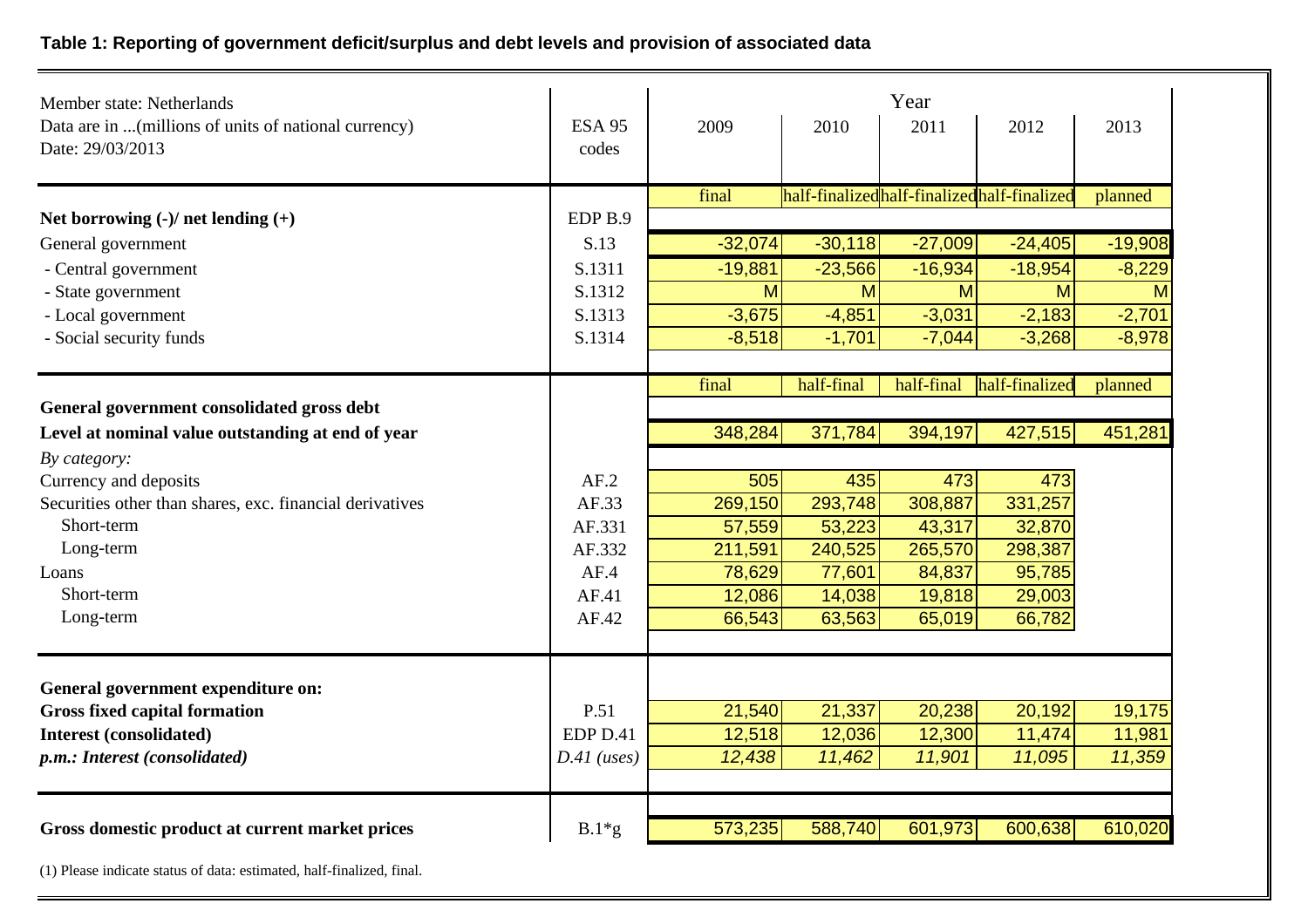| Member state: Netherlands                                               |                |               | Year             |                  |                            |                                                                                                                              |
|-------------------------------------------------------------------------|----------------|---------------|------------------|------------------|----------------------------|------------------------------------------------------------------------------------------------------------------------------|
| Data are in  (millions of units of national currency)                   | 2009           | 2010          | 2011             | 2012             | 2013                       |                                                                                                                              |
| Date: 29/03/2013                                                        |                |               |                  |                  |                            |                                                                                                                              |
|                                                                         |                |               |                  |                  |                            |                                                                                                                              |
| Working balance in central government accounts                          | 9,730          | $-25,778$     | $-21,801$        | $-28,282$        | $-19,205$                  |                                                                                                                              |
| Basis of the working balance                                            | cash           | cash          | cash             | cash             | planned                    |                                                                                                                              |
| Financial transactions included in the working balance                  | $-30,755$      | $-2,441$      | 4,288            | 8,745            | 11,252                     |                                                                                                                              |
| Loans, granted $(+)$                                                    | 12,832         | 4,652         | 13,834           | 9,885            | 12,482                     |                                                                                                                              |
| Loans, repayments (-)                                                   | $-35,816$      | $-5,672$      | $-3,031$         | $-2,035$         | $-1,088$                   |                                                                                                                              |
| Equities, acquisition $(+)$                                             | 1,706          |               | 301              | 2,129            | $\sqrt{ }$                 | In 2012 capital injection into ESM (1829 million euro's)                                                                     |
| Equities, sales (-)                                                     | $-9,355$       | $-1,045$      | $-5,832$         | $-1,134$         | $-142$                     | In 2012 ING sales of equity (1091 million euro's)                                                                            |
| Other financial transactions (+/-)                                      | $-122$         | $-377$        | $-984$           | $-100$           | $\overline{0}$             |                                                                                                                              |
| of which: transactions in debt liabilities (+/-)                        | $-314$         | $-1,489$      | $-628$           | $-688$           | $\overline{0}$             |                                                                                                                              |
| Detail 1                                                                | 0              | 783           | 11               | 249              | 0                          | Bonds Curaçao and St. Maarten                                                                                                |
| Detail 2                                                                | $-122$         | $-1,160$      | $-995$           | $-349$           | 0                          | Other financial transactions                                                                                                 |
| Non-financial transactions not included in the working balance          | 299            | 429           | 322              | 319              | $\mathbf{0}$               |                                                                                                                              |
| Detail 1                                                                | 299            | 429           | 322              | 319              | 0                          | Balance interest and management fee ING back up faciltiy                                                                     |
| Detail 2                                                                |                |               |                  |                  |                            |                                                                                                                              |
|                                                                         |                |               |                  |                  |                            |                                                                                                                              |
| Difference between interest paid (+) and accrued (EDP D.41)(-)          | $-1,581$       | $-1,924$      | $-353$           | 349              | 261                        |                                                                                                                              |
|                                                                         |                |               |                  |                  |                            |                                                                                                                              |
| Other accounts receivable (+)                                           | 3,047          | 2,690         | $-212$           | 798              | 151                        |                                                                                                                              |
| Detail 1                                                                | 52             | 77            | $-174$           | 291              | $\mathcal{O}$              | Trade credits military equipment expenditure                                                                                 |
| Detail 2                                                                | 5,503          | 1,197         | 453              | $-263$           | 476                        | Correction on cash-based taxes                                                                                               |
| Detail 3                                                                | $-147$         | $-174$        | 52               | $-222$           | 0                          | In 2002 fees for collection costs, as from 2003 refund on GNI payment to EU                                                  |
| Detail 4<br>Detail 5                                                    | $-2,297$       | 1,497         | $-663$<br>$-19$  | 976<br>$-17$     | $-200$<br>$\boldsymbol{o}$ | Correction on cash-based natural gas revenues                                                                                |
| Detail 6                                                                | $-30$<br>$-96$ | $-30$<br>$-5$ | 10               | 33               | $\boldsymbol{o}$           | Correction on cash-based auction of radio frequenties<br>Correction on cash-based current transfers to social security funds |
| Detail 7                                                                | 0              | 25            | $\boldsymbol{o}$ | $\boldsymbol{o}$ | $\mathcal{O}$              |                                                                                                                              |
| Detail 8                                                                | 62             | 103           | 129              | $\mathcal{O}$    | $-125$                     | Transfers (current and capital ) from non government sectors<br>Other adjustments                                            |
| Other accounts payable (-)                                              | $-398$         | 6             | 148              | 34               | $-488$                     |                                                                                                                              |
| Detail 1                                                                | $-135$         | 266           | 153              | 0                | $\mathcal{O}$              | Trade credits military equipment sales                                                                                       |
| Detail 2                                                                | 34             | $-5$          | $-5$             | $-4$             | $\mathcal{O}$              | Intermediate consumption                                                                                                     |
| Detail 3                                                                | 0              | 0             | 0                | 30               | 0                          | <b>Emission permits</b>                                                                                                      |
| Detail 4                                                                | $-47$          | 100           | 357              | $-224$           | $-288$                     | Correction on cash-based social assistance benefits in cash                                                                  |
| Detail 5                                                                | $-18$          | 32            | $-61$            | $-29$            | $\mathcal{O}$              | Correction on cash-based social assistance benefits in kind                                                                  |
| Detail 6                                                                | $-210$         | $-178$        | $-256$           | 212              | $-200$                     | VAT-compensation fund to local government                                                                                    |
| Detail 7                                                                | 97             | $-7$          | $-40$            | 49               | $\mathcal{O}$              | Correction on cash-based current transfers to social security funds                                                          |
| Detail 8                                                                | $-119$         | $-202$        | 0                | o                | $\boldsymbol{o}$           | Transfers (current and capital) to non government sectors                                                                    |
|                                                                         |                |               |                  |                  |                            |                                                                                                                              |
| Working balance (+/-) of entities not part of central government        | M              | M             | M                | M                | M                          |                                                                                                                              |
| Net borrowing (-) or net lending (+) of other central government bodies | $-452$         | 1,762         | 380              | $-222$           | $-200$                     |                                                                                                                              |
| Detail 1                                                                |                |               |                  |                  |                            |                                                                                                                              |
| Detail 2                                                                |                |               |                  |                  |                            |                                                                                                                              |
| Other adjustments (+/-) (please detail)                                 | 229            | 1,690         | 294              | $-695$           | $\mathbf{0}$               |                                                                                                                              |
| Detail 1                                                                | 22             | $-125$        | $\overline{7}$   | $\boldsymbol{8}$ | 0                          | Clearance with other parts of the State                                                                                      |
| Detail 2                                                                | 0              | 1,570         | 115              | 0                | 0                          | Other adjustments due to debt assumption Netherlands Antilles                                                                |
| Detail 3                                                                | 207            | 245           | 172              | $-703$           | 0                          | Other adjustments                                                                                                            |
| Detail 4                                                                |                |               |                  |                  |                            |                                                                                                                              |
| Detail 5                                                                |                |               |                  |                  |                            |                                                                                                                              |
|                                                                         |                |               |                  |                  |                            |                                                                                                                              |
| Net borrowing (-)/lending(+) (EDP B.9) of central government (S.1311)   | $-19,881$      | $-23,566$     | $-16,934$        | $-18,954$        | $-8,229$                   |                                                                                                                              |
| (ESA 95 accounts)                                                       |                |               |                  |                  |                            |                                                                                                                              |

(1) Please indicate accounting basis of the working balance: cash, accrual, mixed, other. Note: Member States can adapt tables 2A, B, C and D to their national specificity according to the established practice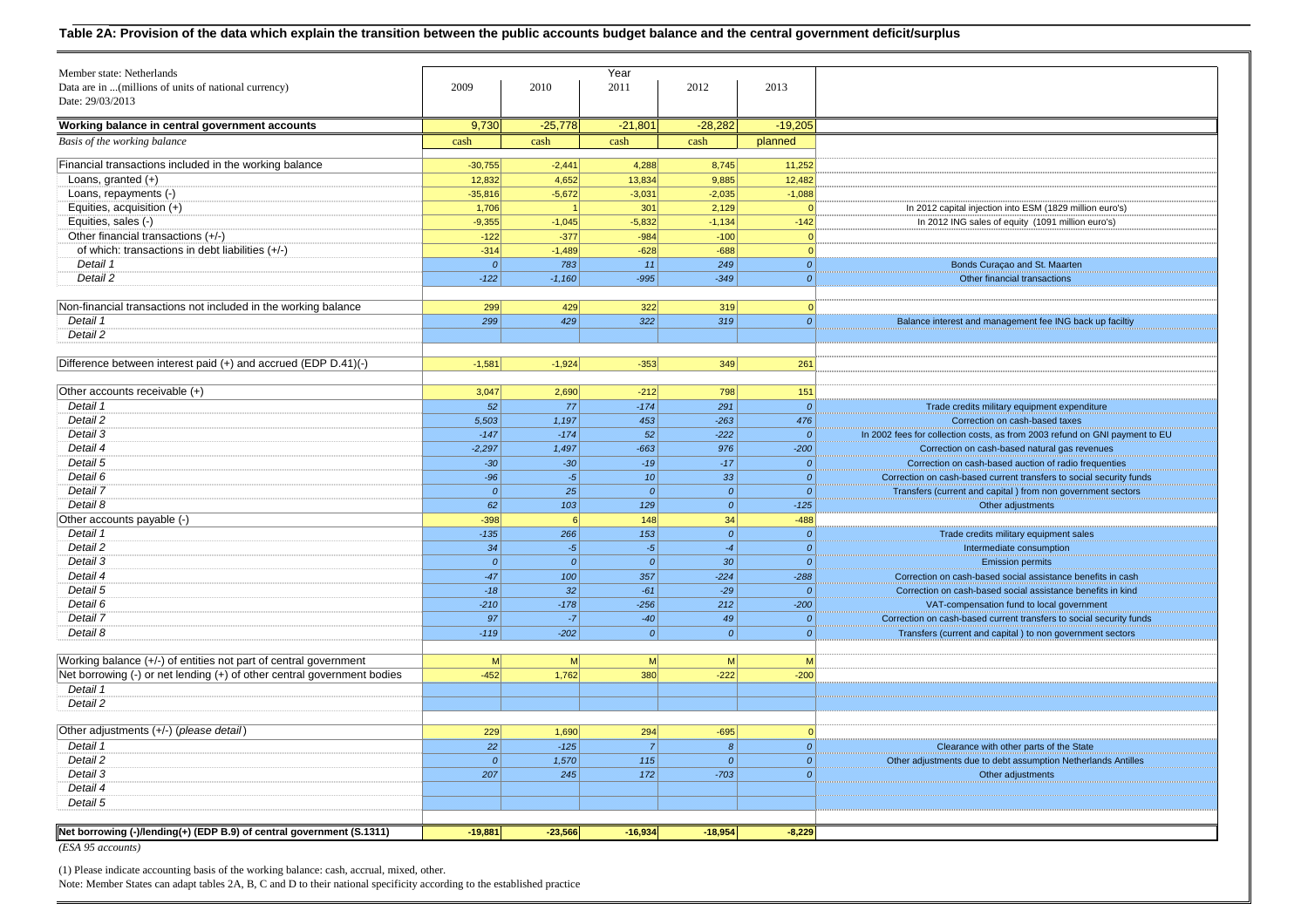#### **Table 2B: Provision of the data which explain the transition between the working balance and the state government deficit/surplus**

| Member state: Netherlands                                             |                |                | Year            |                  |              |
|-----------------------------------------------------------------------|----------------|----------------|-----------------|------------------|--------------|
| Data are in  (millions of units of national currency)                 | 2009           | 2010           | 2011            | 2012             | 2013         |
| Date: 29/03/2013                                                      |                |                |                 |                  |              |
| Working balance in state government accounts                          | M              | M              | M               | $\overline{M}$   | M            |
| Basis of the working balance                                          | (1)            | (1)            | (1)             | $\overline{(1)}$ | (1)          |
| Financial transactions included in the working balance                | M              | M              | M               | M                | M            |
| Loans $(+/-)$                                                         | M              | M              | $\vert M \vert$ | M                | M            |
| Equities $(+/-)$                                                      | M              | M <sup>2</sup> | $\vert M \vert$ | M                | M            |
| Other financial transactions (+/-)                                    | M              | <sub>M</sub>   | $\vert M \vert$ | $\mathsf{M}$     | M            |
| of which: transactions in debt liabilities (+/-)                      | M              | M              | $\mathsf{M}$    | M                | $\mathsf{M}$ |
| Detail 1                                                              |                |                |                 |                  |              |
| Detail 2                                                              |                |                |                 |                  |              |
|                                                                       |                |                |                 |                  |              |
| Non-financial transactions not included in the working balance        | M              | M              | $\vert M \vert$ | M                | M            |
| Detail 1                                                              |                |                |                 |                  |              |
| Detail 2                                                              |                |                |                 |                  |              |
|                                                                       |                |                |                 |                  |              |
| Difference between interest paid (+) and accrued (EDP D.41)(-)        | M              | M              | $\mathsf{M}$    | M                | M            |
|                                                                       |                |                |                 |                  |              |
| Other accounts receivable (+)                                         | <sub>M</sub>   | M              | M               | M                | M            |
| Detail 1                                                              |                |                |                 |                  |              |
| Detail 2                                                              |                |                |                 |                  |              |
| Other accounts payable (-)                                            | M              | M              | M               | $\vert M \vert$  | M            |
| Detail 1                                                              |                |                |                 |                  |              |
| Detail 2                                                              |                |                |                 |                  |              |
|                                                                       |                |                |                 |                  |              |
| Working balance (+/-) of entities not part of state government        | -M             | M              | $\mathsf{M}$    | M                | M            |
| Net borrowing (-) or net lending (+) of other state government bodies | M              | M              | $\mathsf{M}$    | M                | $\mathsf{M}$ |
| Detail 1                                                              |                |                |                 |                  |              |
| Detail 2                                                              |                |                |                 |                  |              |
|                                                                       |                |                |                 |                  |              |
| Other adjustments (+/-) (please detail)                               | M <sup>2</sup> | M              | M               | M                | M            |
| Detail 1                                                              |                |                |                 |                  |              |
| Detail 2                                                              |                |                |                 |                  |              |
| Detail 3                                                              |                |                |                 |                  |              |
|                                                                       |                |                |                 |                  |              |
| Net borrowing (-)/lending(+) (EDP B.9) of state government (S.1312)   | M              | M              | M               | M                | M            |
|                                                                       |                |                |                 |                  |              |
| (ESA 95 accounts)                                                     |                |                |                 |                  |              |

(1) Please indicate accounting basis of the working balance: cash, accrual, mixed, other. Note: Member States can adapt tables 2A, B, C and D to their national specificity according to the established practice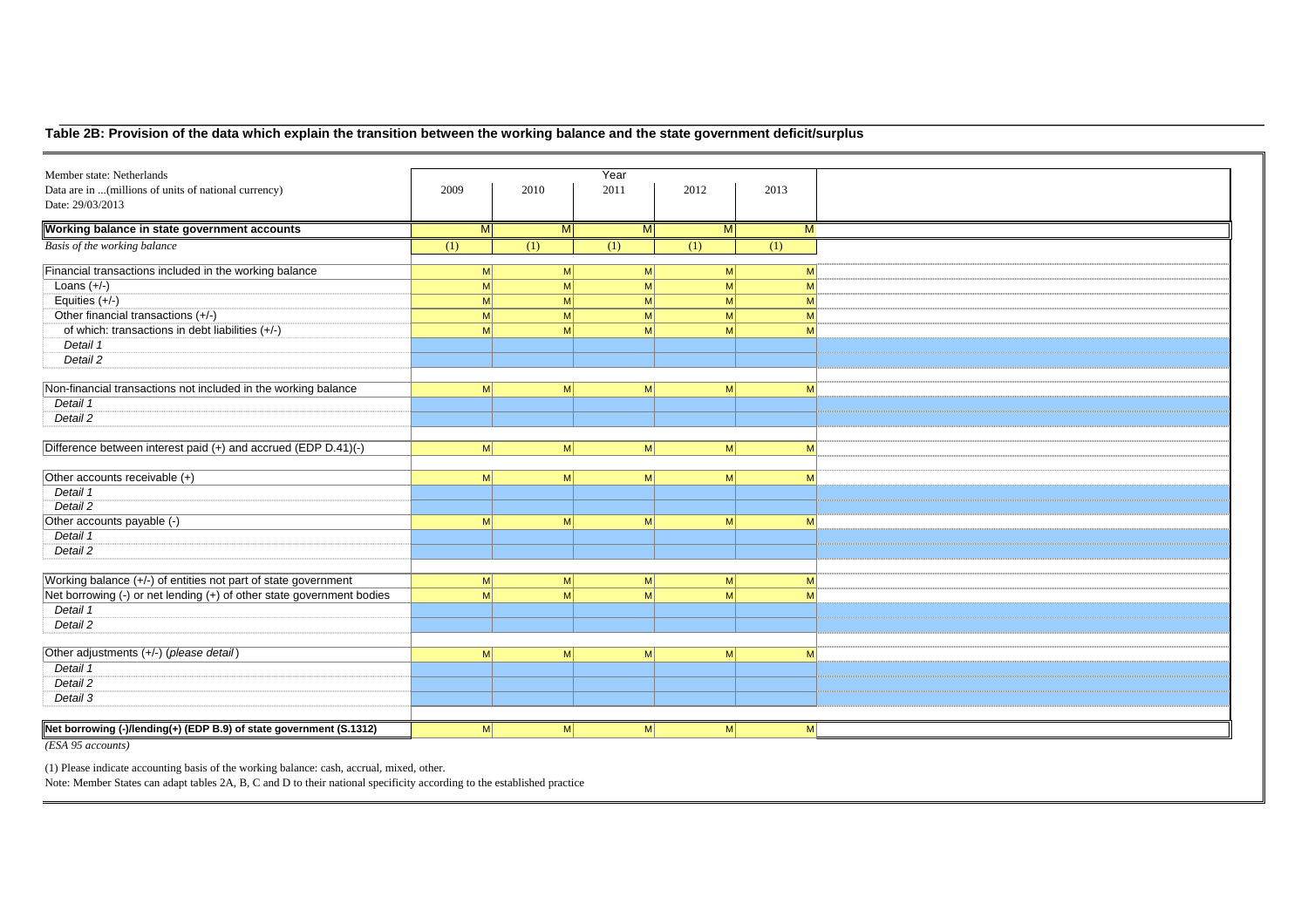#### **Table 2C: Provision of the data which explain the transition between the working balance and the local government deficit/surplus**

| Member state: Netherlands                                             |                |          | Year            |                |          |                                                                                        |
|-----------------------------------------------------------------------|----------------|----------|-----------------|----------------|----------|----------------------------------------------------------------------------------------|
| Data are in  (millions of units of national currency)                 | 2009           | 2010     | 2011            | 2012           | 2013     |                                                                                        |
| Date: 29/03/2013                                                      |                |          |                 |                |          |                                                                                        |
|                                                                       |                |          |                 |                |          |                                                                                        |
| Working balance in local government accounts                          | 3,690          | 345      | 849             | 795            | $\Omega$ |                                                                                        |
| Basis of the working balance                                          | accrual        | accrual  | accrual         | accrual        | accrual  |                                                                                        |
| Financial transactions included in the working balance                | $-18,058$      | $-221$   | $-830$          | 8              |          | Huge amount in 2009 is related to sale of shares energy companies                      |
| Loans $(+/-)$                                                         | $\Omega$       | $\Omega$ | $\Omega$        | 0              |          |                                                                                        |
| Equities $(+/-)$                                                      | $-18,060$      | $-221$   | $-830$          | 8              |          |                                                                                        |
| Other financial transactions (+/-)                                    | 2              | 0        | $\Omega$        | 0              |          |                                                                                        |
| of which: transactions in debt liabilities (+/-)                      |                | 0        | $\Omega$        | $\Omega$       |          |                                                                                        |
| Detail 1                                                              |                |          |                 |                |          |                                                                                        |
| Detail 2                                                              |                |          |                 |                |          |                                                                                        |
|                                                                       |                |          |                 |                |          |                                                                                        |
| Non-financial transactions not included in the working balance        | $-5,529$       | $-4,809$ | $-4,214$        | $-3,963$       |          | Net fixed capital formation and purchase/sales of land plus other payments via balance |
| Detail 1                                                              |                |          |                 |                |          |                                                                                        |
| Detail 2                                                              |                |          |                 |                |          |                                                                                        |
|                                                                       |                |          |                 |                |          |                                                                                        |
| Difference between interest paid (+) and accrued (EDP D.41)(-)        | 0              | 0        | 0               | 0              | $\Omega$ |                                                                                        |
|                                                                       |                |          |                 |                |          |                                                                                        |
| Other accounts receivable (+)                                         | $\Omega$       | 0        | 0               | 0              |          |                                                                                        |
| Detail 1                                                              |                |          |                 |                |          |                                                                                        |
| Detail 2                                                              |                |          |                 |                |          |                                                                                        |
| Other accounts payable (-)                                            | $\Omega$       | 0        | 0               | 0              |          |                                                                                        |
| Detail 1                                                              |                |          |                 |                |          |                                                                                        |
| Detail 2                                                              |                |          |                 |                |          |                                                                                        |
|                                                                       |                |          |                 |                |          |                                                                                        |
| Working balance (+/-) of entities not part of local government        | M <sup>2</sup> | M        | $\vert M \vert$ | M <sup>2</sup> | M        |                                                                                        |
| Net borrowing (-) or net lending (+) of other local government bodies | 832            | 1,109    | 615             | 822            |          |                                                                                        |
| Detail 1                                                              | 615            | 801      | 629             | 643            | $\Omega$ | <b>Schools</b>                                                                         |
| Detail 2                                                              | 217            | 308      | 51              | 395            | $\Omega$ | Other NPI's belonging to local government                                              |
| Detail 3                                                              |                |          | $-65$           | $-216$         | $\Omega$ | Grossing up small municipalities                                                       |
|                                                                       |                |          |                 |                |          |                                                                                        |
| Other adjustments (+/-) (please detail)                               | 15,390         | $-1,275$ | 549             | 155            | $-2,701$ |                                                                                        |
| Detail 1                                                              | 2,779          | 2,192    | 1,115           | 1,271          | $\Omega$ | Provisions registered in the working balance                                           |
| Detail 2                                                              | $-1,299$       | $-379$   | $-88$           | 103            | $\Omega$ | Internal interest flows etc.                                                           |
| Detail 3                                                              | 13,910         | $-3,088$ | $-478$          | $-1,219$       | 0        | Transfers from / to reserves                                                           |
|                                                                       |                |          |                 |                |          |                                                                                        |
| Net borrowing (-)/lending(+) (EDP B.9) of local government (S.1313)   | $-3,675$       | $-4,851$ | $-3,031$        | $-2,183$       | $-2,701$ |                                                                                        |
|                                                                       |                |          |                 |                |          |                                                                                        |

*(ESA 95 accounts)*

(1) Please indicate accounting basis of the working balance: cash, accrual, mixed, other. Note: Member States can adapt tables 2A, B, C and D to their national specificity according to the established practice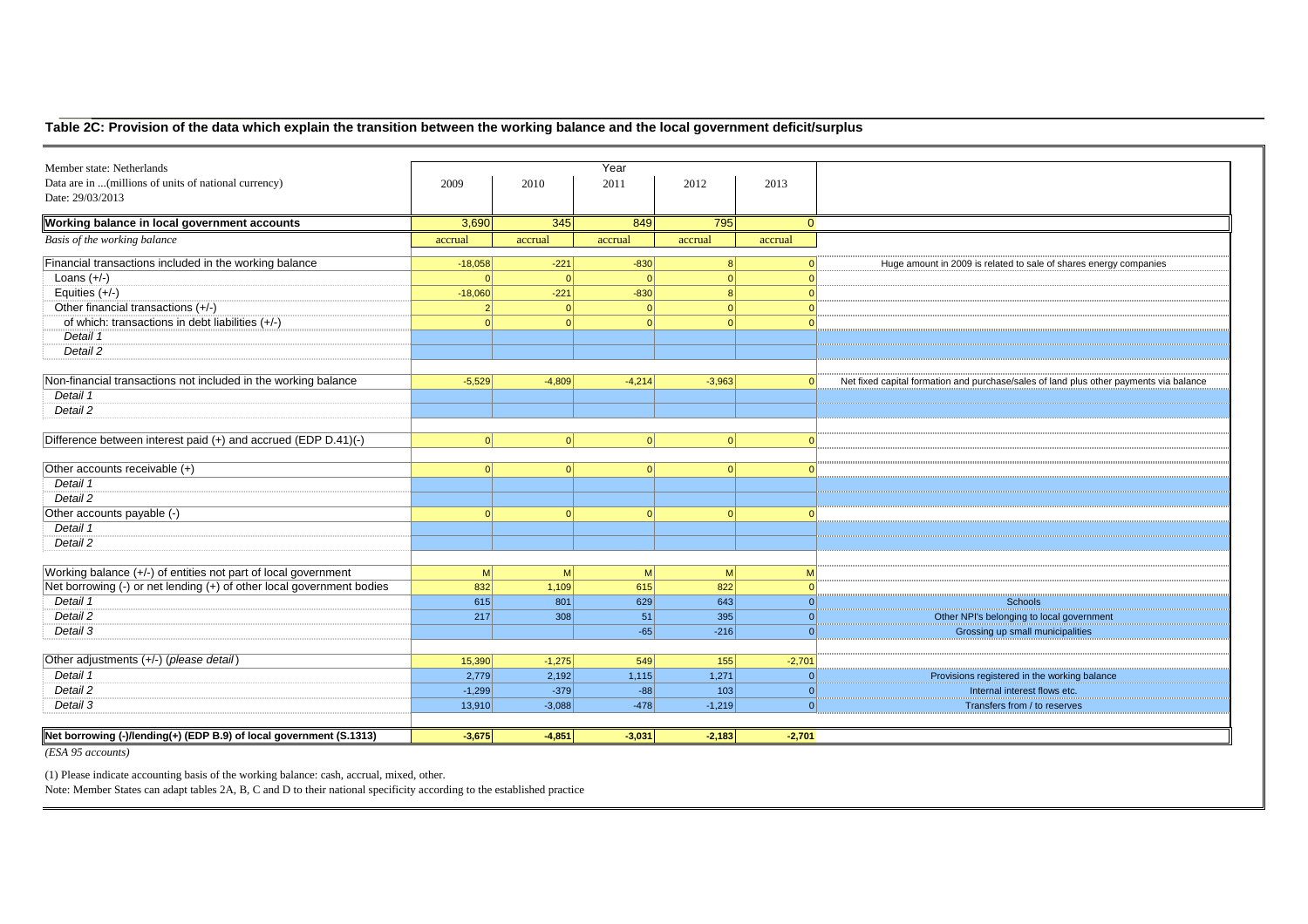#### **Table 2D: Provision of the data which explain the transition between the working balance and the social security deficit/surplus**

| Member state: Netherlands                                            |          |          | Year            |                 |          |                                                                                                          |
|----------------------------------------------------------------------|----------|----------|-----------------|-----------------|----------|----------------------------------------------------------------------------------------------------------|
| Data are in  (millions of units of national currency)                | 2009     | 2010     | 2011            | 2012            | 2013     |                                                                                                          |
| Date: 29/03/2013                                                     |          |          |                 |                 |          |                                                                                                          |
| Working balance in social security accounts                          | $-9,391$ | $-7,100$ | $-7,548$        | $-3,236$        | $-8,978$ |                                                                                                          |
|                                                                      |          |          |                 |                 |          |                                                                                                          |
| Basis of the working balance                                         | accrual  | accrual  | accrual         | accrual         | accrual  |                                                                                                          |
| Financial transactions included in the working balance               |          | $\Omega$ | $\Omega$        | $\Omega$        |          |                                                                                                          |
| Loans $(+/-)$                                                        | $\Omega$ | C        | $\Omega$        |                 |          |                                                                                                          |
| Equities $(+/-)$                                                     |          |          |                 |                 |          |                                                                                                          |
| Other financial transactions (+/-)                                   |          |          |                 |                 |          |                                                                                                          |
| of which: transactions in debt liabilities (+/-)                     |          |          |                 |                 |          |                                                                                                          |
| Detail 1                                                             |          |          |                 |                 |          |                                                                                                          |
| Detail 2                                                             |          |          |                 |                 |          |                                                                                                          |
|                                                                      |          |          |                 |                 |          |                                                                                                          |
| Non-financial transactions not included in the working balance       | 37       | 61       | 19 <sup>1</sup> |                 |          | Net fixed capital formation                                                                              |
| Detail 1                                                             |          |          |                 |                 |          |                                                                                                          |
| Detail 2                                                             |          |          |                 |                 |          |                                                                                                          |
|                                                                      |          |          |                 |                 |          |                                                                                                          |
| Difference between interest paid (+) and accrued (EDP D.41)(-)       | $\Omega$ | $\Omega$ | 0               | 0               |          |                                                                                                          |
|                                                                      |          |          |                 |                 |          |                                                                                                          |
| Other accounts receivable (+)                                        | 782      | $-410$   | 421             | $-112$          |          |                                                                                                          |
| Detail 1                                                             | 634      | 212      | 212             | $\Omega$        | 0        | Adjustment for reclaims of the health care insurance act (ZVW) on hospitals not taken into account in WB |
| Detail 2                                                             | 148      | $-622$   | 209             | $-112$          | $\Omega$ | The tax authority source for the social contributions is used                                            |
| Other accounts payable (-)                                           | $-10$    | $-22$    | $-16$           | 12              |          |                                                                                                          |
| Detail 1                                                             | $-10$    | $-22$    | $-16$           | 12              | $\Omega$ | The Ministry of Finance data are used to obtain accrued interest                                         |
| Detail 2                                                             |          |          |                 |                 |          |                                                                                                          |
|                                                                      |          |          |                 |                 |          |                                                                                                          |
| Working balance (+/-) of entities not part of social security funds  | $\Omega$ | $\Omega$ | 0               | 0               |          |                                                                                                          |
| Net borrowing (-) or net lending (+) of other social security bodies | 23       | 5,811    | 37              | 52              |          |                                                                                                          |
| Detail 1                                                             |          | 5,774    |                 |                 |          | One - off revenue due to liquidation of one social security fund                                         |
| Detail 2                                                             | 23       | 37       | 37              | 52              | $\Omega$ | Transactions affecting B.9 that are part of the sector S1314 but are not considered in the WB            |
|                                                                      |          |          |                 |                 |          |                                                                                                          |
| Other adjustments (+/-) (please detail)                              | 41       | $-41$    | 43              | 8               |          |                                                                                                          |
| Detail 1                                                             | 40       | $-46$    | 41              | 15 <sup>1</sup> | $\Omega$ | Transfers from / to reserves                                                                             |
| Detail 2                                                             |          | 5        | $\overline{2}$  | $-7$            |          | <b>Balancing corrections</b>                                                                             |
| Detail 3                                                             |          |          |                 |                 |          |                                                                                                          |
|                                                                      |          |          |                 |                 |          |                                                                                                          |
| Net borrowing (-)/lending(+) (EDP B.9) of social security (S.1314)   | $-8,518$ | $-1.701$ | $-7,044$        | $-3,268$        | $-8.978$ |                                                                                                          |
|                                                                      |          |          |                 |                 |          |                                                                                                          |

*(ESA 95 accounts)*

(1) Please indicate accounting basis of the working balance: cash, accrual, mixed, other.

Note: Member States can adapt tables 2A, B, C and D to their national specificity according to the established practice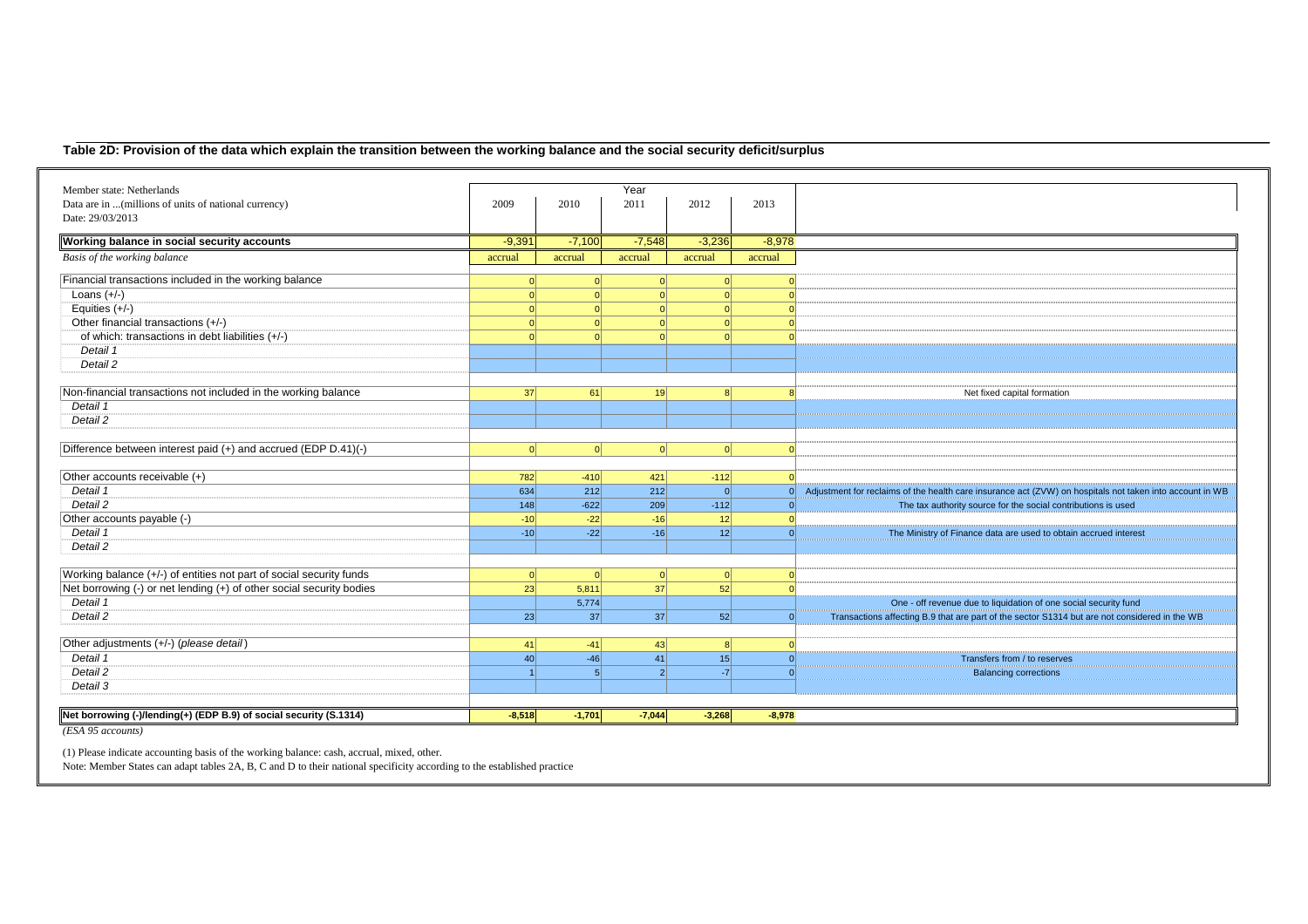#### **Table 3A: Provision of the data which explain the contributions of the deficit/surplus and the other relevant factors to the variation in the debt level (general government)**

| Member state: Netherlands<br>Data are in  (millions of units of national currency)     | 2009      | Year<br>2010 | 2011     | 2012     |
|----------------------------------------------------------------------------------------|-----------|--------------|----------|----------|
| Date: 29/03/2013                                                                       |           |              |          |          |
|                                                                                        |           |              |          |          |
| Net borrowing(+)/lending(-)(EDP B.9) of general government (S.13)*                     | 32074     | 30118        | 27009    | 24405    |
| Net acquisition $(+)$ of financial assets $(2)$                                        | $-27,562$ | $-1,477$     | $-5,230$ | 9,609    |
| Currency and deposits (F.2)                                                            | $-1,813$  | $-3,490$     | 165      | $-858$   |
| Securities other than shares (F.3)                                                     | 22,669    | $-973$       | $-1,103$ | $-2,013$ |
| Loans (F.4)                                                                            | $-27,583$ | $-1,330$     | 1,235    | 8,700    |
| $Increase (+)$                                                                         |           |              |          |          |
| Reduction (-)                                                                          |           |              |          |          |
| Short term loans (F.41), net                                                           | $-33,711$ | $-282$       | $-10$    | 692      |
| Long-term loans (F.42)                                                                 | 6,128     | $-1,048$     | 1,245    | 8,008    |
| $Increase (+)$                                                                         |           |              |          |          |
| Reduction (-)                                                                          |           |              |          |          |
| Shares and other equity (F.5)                                                          | $-24,995$ | $-781$       | $-6,324$ | 1,102    |
| Portfolio investments, net <sup>(2)</sup>                                              | $\cap$    | $\Omega$     |          | $\Omega$ |
| Shares and other equity other than portfolio investments                               | $-24,995$ | $-781$       | $-6,324$ | 1,102    |
| Increase $(+)$                                                                         | 1,334     | 1,070        | 337      | 2,236    |
| Reduction (-)                                                                          | $-26,329$ | $-1,851$     | $-6,661$ | $-1,134$ |
| Other financial assets (F.1, F.6 and F.7)                                              | 4,160     | 5,097        | 797      | 2,678    |
|                                                                                        |           |              |          |          |
| Adjustments <sup>(2)</sup>                                                             | $-3,753$  | $-5,178$     | 642      | $-591$   |
| Net incurrence (-) of liabilities in financial derivatives (F.34)                      |           | $\Omega$     |          |          |
| Net incurrence (-) of other liabilities (F.5, F.6 and F.7)                             | $-695$    | $-4,336$     | 1,057    | 1,672    |
|                                                                                        |           |              |          |          |
| Issuances above(-)/below(+) nominal value                                              | $-1,365$  | $-2,454$     | $-1,319$ | $-2,040$ |
| Difference between interest (EDP D.41) accrued(-) and paid $(4)$ (+)                   | 268       | 388          | 671      | $-76$    |
| of which: interest flows attributable to swaps and FRAs                                | $-80$     | $-574$       | $-399$   | $-379$   |
| Redemptions of debt above(+)/below(-) nominal value                                    | 18        | $-46$        | $\Omega$ | 26       |
|                                                                                        |           |              |          |          |
| Appreciation(+)/depreciation(-) <sup>(3)</sup> of foreign-currency debt <sup>(5)</sup> | $-1,979$  | 1,270        | 233      | $-173$   |
| Changes in sector classification (K.12.1) <sup>(5)</sup> (+/-)                         | $\Omega$  | 0            | 0        | $\Omega$ |
| Other volume changes in financial liabilities (K.7, K.8, K.10) <sup>(5)</sup> (-)      | $\Omega$  | $\Omega$     | $\Omega$ | $\Omega$ |
|                                                                                        |           |              |          |          |
| <b>Statistical discrepancies</b>                                                       | 0         | 37           | $-8$     | $-105$   |
| Difference between capital and financial accounts (B.9-B.9f)                           | $\Omega$  | $\Omega$     |          |          |
| Other statistical discrepancies (+/-)                                                  | $\Omega$  | 37           | -81      | $-105$   |
|                                                                                        |           |              |          |          |
|                                                                                        |           |              |          | 33,318   |
| Change in general government (S.13) consolidated gross debt (1, 2)                     | 759       | 23,500       | 22,413   |          |

(1) A positive entry in this row means that nominal debt increases, a negative entry that nominal debt decreases. (4) Including capital uplift

 $(5)$  AF.2, AF.33 and AF.4. At face value.

(2) Consolidated within general government.(3) Due to exchange-rate movements.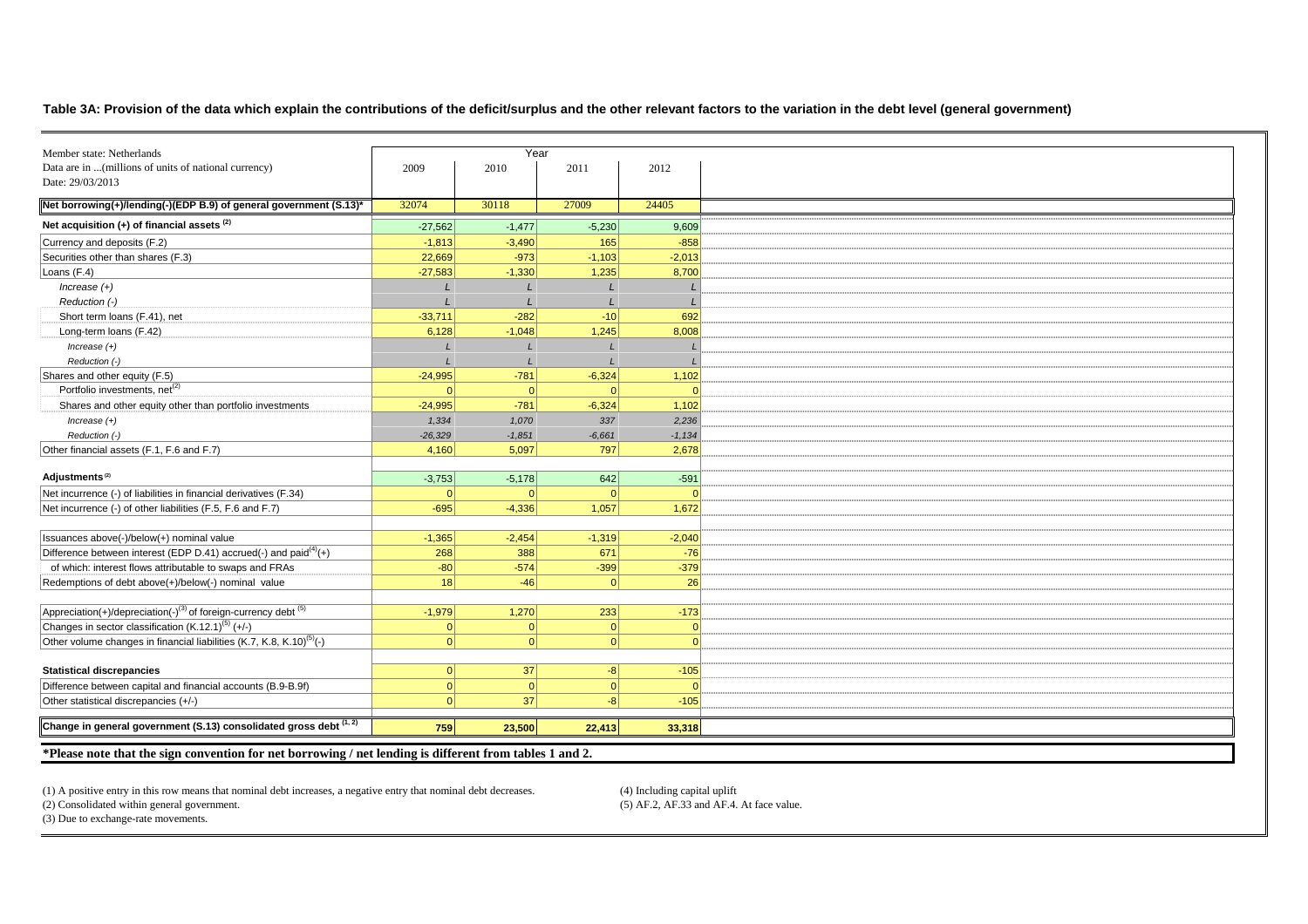#### **Table 3B: Provision of the data which explain the contributions of the deficit/surplus and the other relevant factors to the variation in the debt level and the consolidation of debt (central government)**

|                                                                                                        |                                                                                                                                                                                                                                                    |                                                                                                                                                                                                                                                                                | 2012                                                                                                                                                                                                                                                            |
|--------------------------------------------------------------------------------------------------------|----------------------------------------------------------------------------------------------------------------------------------------------------------------------------------------------------------------------------------------------------|--------------------------------------------------------------------------------------------------------------------------------------------------------------------------------------------------------------------------------------------------------------------------------|-----------------------------------------------------------------------------------------------------------------------------------------------------------------------------------------------------------------------------------------------------------------|
|                                                                                                        |                                                                                                                                                                                                                                                    |                                                                                                                                                                                                                                                                                |                                                                                                                                                                                                                                                                 |
|                                                                                                        |                                                                                                                                                                                                                                                    |                                                                                                                                                                                                                                                                                |                                                                                                                                                                                                                                                                 |
| 19881                                                                                                  | 23566                                                                                                                                                                                                                                              | 16934                                                                                                                                                                                                                                                                          | 18954                                                                                                                                                                                                                                                           |
| $-17,842$                                                                                              | $-3,132$                                                                                                                                                                                                                                           |                                                                                                                                                                                                                                                                                | 17,620                                                                                                                                                                                                                                                          |
| $-3,661$                                                                                               | 190                                                                                                                                                                                                                                                | 325                                                                                                                                                                                                                                                                            | $-557$                                                                                                                                                                                                                                                          |
| 18,429                                                                                                 | $-2,772$                                                                                                                                                                                                                                           | $-2,186$                                                                                                                                                                                                                                                                       | $-1,769$                                                                                                                                                                                                                                                        |
|                                                                                                        |                                                                                                                                                                                                                                                    | 6,783                                                                                                                                                                                                                                                                          | 17,470                                                                                                                                                                                                                                                          |
|                                                                                                        |                                                                                                                                                                                                                                                    |                                                                                                                                                                                                                                                                                | 19,505                                                                                                                                                                                                                                                          |
|                                                                                                        |                                                                                                                                                                                                                                                    |                                                                                                                                                                                                                                                                                | $-2,035$                                                                                                                                                                                                                                                        |
| $-27,102$                                                                                              | $-2,690$                                                                                                                                                                                                                                           | 3,248                                                                                                                                                                                                                                                                          | 8,186                                                                                                                                                                                                                                                           |
|                                                                                                        |                                                                                                                                                                                                                                                    |                                                                                                                                                                                                                                                                                | 9,284                                                                                                                                                                                                                                                           |
|                                                                                                        |                                                                                                                                                                                                                                                    |                                                                                                                                                                                                                                                                                | 11,319                                                                                                                                                                                                                                                          |
|                                                                                                        |                                                                                                                                                                                                                                                    |                                                                                                                                                                                                                                                                                | $-2,035$                                                                                                                                                                                                                                                        |
|                                                                                                        |                                                                                                                                                                                                                                                    |                                                                                                                                                                                                                                                                                | 1,088                                                                                                                                                                                                                                                           |
|                                                                                                        |                                                                                                                                                                                                                                                    |                                                                                                                                                                                                                                                                                | M                                                                                                                                                                                                                                                               |
|                                                                                                        |                                                                                                                                                                                                                                                    |                                                                                                                                                                                                                                                                                | 1,088                                                                                                                                                                                                                                                           |
|                                                                                                        |                                                                                                                                                                                                                                                    |                                                                                                                                                                                                                                                                                | 2,222                                                                                                                                                                                                                                                           |
|                                                                                                        |                                                                                                                                                                                                                                                    |                                                                                                                                                                                                                                                                                | $-1,134$                                                                                                                                                                                                                                                        |
|                                                                                                        |                                                                                                                                                                                                                                                    |                                                                                                                                                                                                                                                                                | 1,388                                                                                                                                                                                                                                                           |
|                                                                                                        |                                                                                                                                                                                                                                                    |                                                                                                                                                                                                                                                                                |                                                                                                                                                                                                                                                                 |
|                                                                                                        |                                                                                                                                                                                                                                                    |                                                                                                                                                                                                                                                                                | $-2,335$                                                                                                                                                                                                                                                        |
|                                                                                                        |                                                                                                                                                                                                                                                    |                                                                                                                                                                                                                                                                                |                                                                                                                                                                                                                                                                 |
|                                                                                                        |                                                                                                                                                                                                                                                    |                                                                                                                                                                                                                                                                                | $-108$                                                                                                                                                                                                                                                          |
|                                                                                                        |                                                                                                                                                                                                                                                    |                                                                                                                                                                                                                                                                                |                                                                                                                                                                                                                                                                 |
|                                                                                                        |                                                                                                                                                                                                                                                    |                                                                                                                                                                                                                                                                                | $-2,028$                                                                                                                                                                                                                                                        |
|                                                                                                        |                                                                                                                                                                                                                                                    |                                                                                                                                                                                                                                                                                | $-81$                                                                                                                                                                                                                                                           |
|                                                                                                        |                                                                                                                                                                                                                                                    |                                                                                                                                                                                                                                                                                | $-379$                                                                                                                                                                                                                                                          |
|                                                                                                        | $\Omega$                                                                                                                                                                                                                                           | $\Omega$                                                                                                                                                                                                                                                                       | 26                                                                                                                                                                                                                                                              |
|                                                                                                        |                                                                                                                                                                                                                                                    |                                                                                                                                                                                                                                                                                |                                                                                                                                                                                                                                                                 |
|                                                                                                        |                                                                                                                                                                                                                                                    |                                                                                                                                                                                                                                                                                | $-144$                                                                                                                                                                                                                                                          |
| $\Omega$                                                                                               | $\Omega$                                                                                                                                                                                                                                           | $\Omega$                                                                                                                                                                                                                                                                       | $\mathbf{0}$                                                                                                                                                                                                                                                    |
| 0                                                                                                      |                                                                                                                                                                                                                                                    | 0                                                                                                                                                                                                                                                                              | $\Omega$                                                                                                                                                                                                                                                        |
|                                                                                                        |                                                                                                                                                                                                                                                    |                                                                                                                                                                                                                                                                                |                                                                                                                                                                                                                                                                 |
| 0                                                                                                      |                                                                                                                                                                                                                                                    |                                                                                                                                                                                                                                                                                | $-88$                                                                                                                                                                                                                                                           |
| $\Omega$                                                                                               |                                                                                                                                                                                                                                                    | $\Omega$                                                                                                                                                                                                                                                                       | $\Omega$                                                                                                                                                                                                                                                        |
| $\Omega$                                                                                               |                                                                                                                                                                                                                                                    |                                                                                                                                                                                                                                                                                | $-88$                                                                                                                                                                                                                                                           |
|                                                                                                        |                                                                                                                                                                                                                                                    |                                                                                                                                                                                                                                                                                |                                                                                                                                                                                                                                                                 |
|                                                                                                        |                                                                                                                                                                                                                                                    |                                                                                                                                                                                                                                                                                | 34,151                                                                                                                                                                                                                                                          |
|                                                                                                        |                                                                                                                                                                                                                                                    |                                                                                                                                                                                                                                                                                |                                                                                                                                                                                                                                                                 |
|                                                                                                        |                                                                                                                                                                                                                                                    |                                                                                                                                                                                                                                                                                | 361,959                                                                                                                                                                                                                                                         |
|                                                                                                        |                                                                                                                                                                                                                                                    |                                                                                                                                                                                                                                                                                | 387,253                                                                                                                                                                                                                                                         |
|                                                                                                        |                                                                                                                                                                                                                                                    |                                                                                                                                                                                                                                                                                | 25.294                                                                                                                                                                                                                                                          |
| *Dissex note that the sign convention for not homeoning (not londing is different from tobles 1 and 2) |                                                                                                                                                                                                                                                    |                                                                                                                                                                                                                                                                                |                                                                                                                                                                                                                                                                 |
|                                                                                                        | 2009<br>$-27,677$<br>9,457<br>$-37,134$<br>$-575$<br>5,097<br>$-5.672$<br>$-7,617$<br>M<br>$-7,617$<br>1,334<br>$-8,951$<br>2,684<br>$-3,835$<br> 0 <br>$-773$<br>$-1,397$<br>284<br>$-80$<br>$-1,950$<br>$-1,796$<br>301,638<br>318,120<br>16,482 | 2010<br>$-2,955$<br>9,112<br>$-12,067$<br>$-265$<br>3,334<br>$-3,599$<br>$-486$<br>M<br>$-486$<br>1,070<br>$-1,556$<br>2,891<br>$-1,647$<br>$\overline{0}$<br>$-826$<br>$-2,468$<br>394<br>$-574$<br>1,253<br> 0 <br>20<br> 0 <br>20<br>18,807<br>322,994<br>336,927<br>13,933 | Year<br>2011<br>$-1,108$<br>9,579<br>$-2,796$<br>3,535<br>6,331<br>$-2,796$<br>$-5,482$<br>M<br>$-5,482$<br>337<br>$-5,819$<br>$-548$<br>333<br>$\overline{0}$<br>769<br>$-1,319$<br>671<br>$-399$<br>212<br>16<br>16<br>16,175<br>335,486<br>353,102<br>17,616 |

**\*Please note that the sign convention for net borrowing / net lending is different from tables 1 and 2.** 

(1) A positive entry in this row means that nominal debt increases, a negative entry that nominal debt decreases. (4) Including capital uplift(2) Consolidated within central government.

 $(5)$  AF.2, AF.33 and AF.4. At face value.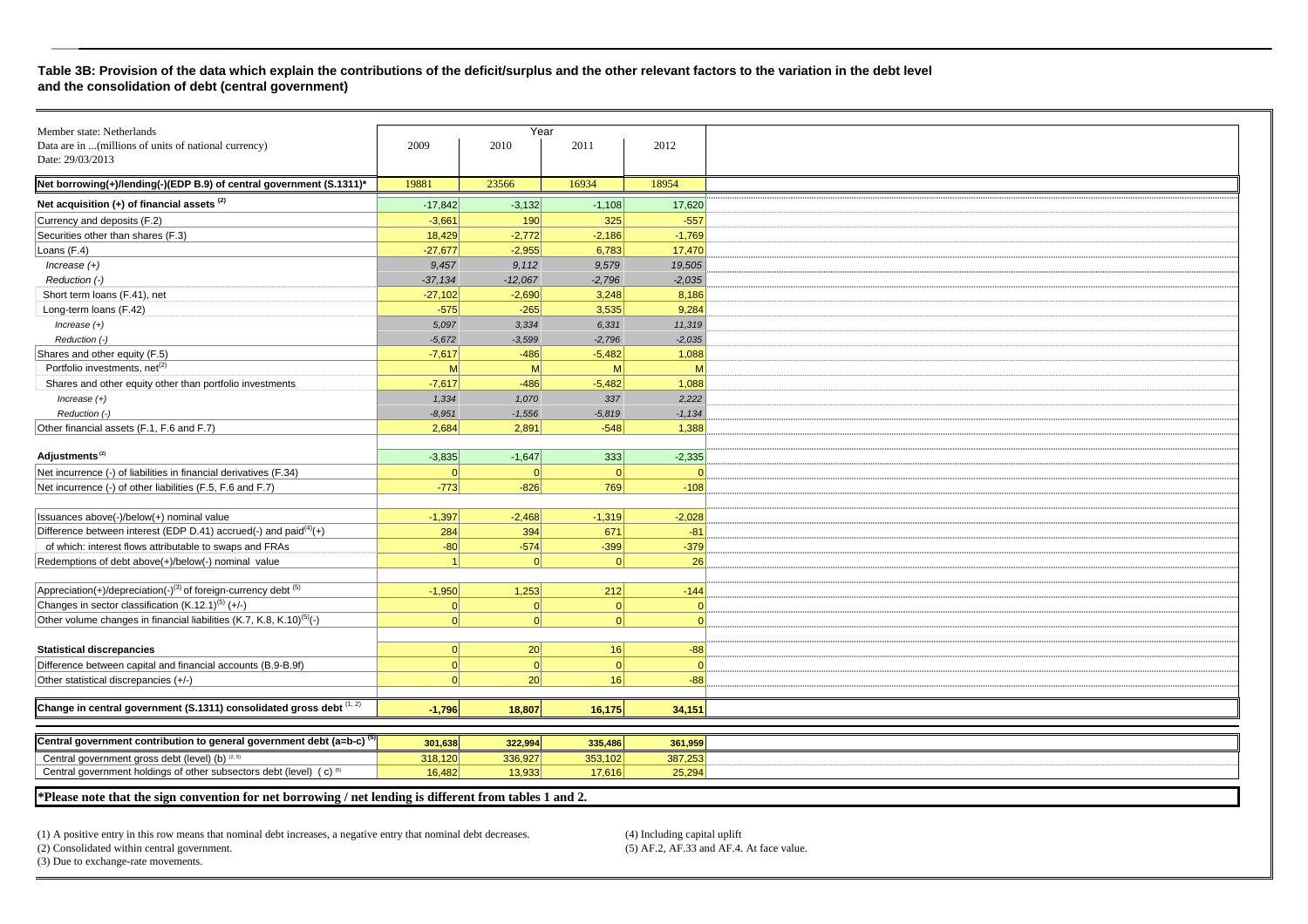#### **Table 3C: Provision of the data which explain the contributions of the deficit/surplus and the other relevant factors to the variation in the debt level and the consolidation of debt (state government)**

| Member state: Netherlands                                                              |                  | Year                 |                  |                             |
|----------------------------------------------------------------------------------------|------------------|----------------------|------------------|-----------------------------|
| Data are in  (millions of units of national currency)                                  | 2009             | 2010                 | 2011             | 2012                        |
| Date: 29/03/2013                                                                       |                  |                      |                  |                             |
|                                                                                        |                  |                      |                  |                             |
| Net borrowing(+)/lending(-)(EDP B.9) of state government (S.1312)*                     | M                | M                    | M                | $\overline{M}$              |
| Net acquisition (+) of financial assets <sup>(2)</sup>                                 | M                | M <sup>2</sup>       | M <sub>l</sub>   | M                           |
| Currency and deposits (F.2)                                                            | M                | M                    | M                | M                           |
| Securities other than shares (F.3)                                                     | M                | M                    | M                | M                           |
| Loans (F.4)                                                                            | M                | M                    | M                | M                           |
| $Increase (+)$                                                                         | $\overline{M}$   | $\overline{M}$       | $\overline{M}$   | $\overline{M}$              |
| Reduction (-)                                                                          | M                | M                    | M                | M                           |
| Short term loans (F.41), net                                                           | M                | M                    | M                | M                           |
| Long-term loans (F.42)                                                                 | M                | M                    | M                | M                           |
| Increase $(+)$                                                                         | M                | M                    | M                | M                           |
| Reduction (-)                                                                          | $\overline{M}$   | M                    | $\overline{M}$   | M                           |
| Shares and other equity (F.5)                                                          | M                | M                    | M                | M                           |
| Portfolio investments, net <sup>(2)</sup>                                              | M                | M                    | M                | M                           |
| Shares and other equity other than portfolio investments                               | M                | M                    | M                | M                           |
| $Increase (+)$                                                                         | $\boldsymbol{M}$ | $\boldsymbol{M}$     | $\boldsymbol{M}$ | $\overline{M}$              |
| Reduction (-)                                                                          | M                | $\boldsymbol{M}$     | $\boldsymbol{M}$ | $\mathcal{M}_{\mathcal{A}}$ |
| Other financial assets (F.1, F.6 and F.7)                                              | M                | M                    | M                | M                           |
|                                                                                        |                  |                      |                  |                             |
| Adjustments <sup>(2)</sup>                                                             | M                | M                    | M                | M                           |
| Net incurrence (-) of liabilities in financial derivatives (F.34)                      | M                | M                    | M                | M                           |
| Net incurrence (-) of other liabilities (F.5, F.6 and F.7)                             | M                | M                    | M                | M                           |
|                                                                                        |                  |                      |                  |                             |
| Issuances above(-)/below(+) nominal value                                              | M                | M                    | M                | M                           |
| Difference between interest (EDP D.41) accrued(-) and paid $(4)$ (+)                   | M                | M                    | M                | M                           |
| of which: interest flows attributable to swaps and FRAs                                | M                | M                    | M                | M                           |
| Redemptions of debt above(+)/below(-) nominal value                                    | M                | $\mathsf{M}$         | M                | M                           |
|                                                                                        |                  |                      |                  |                             |
| Appreciation(+)/depreciation(-) <sup>(3)</sup> of foreign-currency debt <sup>(5)</sup> | M                | M                    | M                | M                           |
| Changes in sector classification (K.12.1) <sup>(5)</sup> (+/-)                         | M                | M                    | M                | M                           |
| Other volume changes in financial liabilities (K.7, K.8, K.10) <sup>(5)</sup> (-)      | M                | M                    | M                | M                           |
|                                                                                        |                  |                      |                  |                             |
| <b>Statistical discrepancies</b>                                                       | M                | $\mathsf{M}$         | M                | M                           |
| Difference between capital and financial accounts (B.9-B.9f)                           | M                | M                    | M                | M                           |
| Other statistical discrepancies (+/-)                                                  | M                | M                    | M                | M                           |
|                                                                                        |                  |                      |                  |                             |
| Change in state government (S.1312) consolidated gross debt $(1, 2)$                   | M                | M                    | M                | M                           |
|                                                                                        |                  |                      |                  |                             |
| State government contribution to general government debt (a=b-c) <sup>(5)</sup>        | M                | M                    | M                | M                           |
| State government gross debt (level) (b) (2, 5)                                         |                  |                      |                  |                             |
| State government holdings of other subsectors debt (level) (c) (5)                     | M<br>M           | M <br>M <sup>2</sup> | M<br>M           | M<br>M                      |
|                                                                                        |                  |                      |                  |                             |

**\*Please note that the sign convention for net borrowing / net lending is different from tables 1 and 2.** 

(1) A positive entry in this row means that nominal debt increases, a negative entry that nominal debt decreases. (4) Including capital uplift(2) Consolidated within state government.

 $(5)$  AF.2, AF.33 and AF.4. At face value.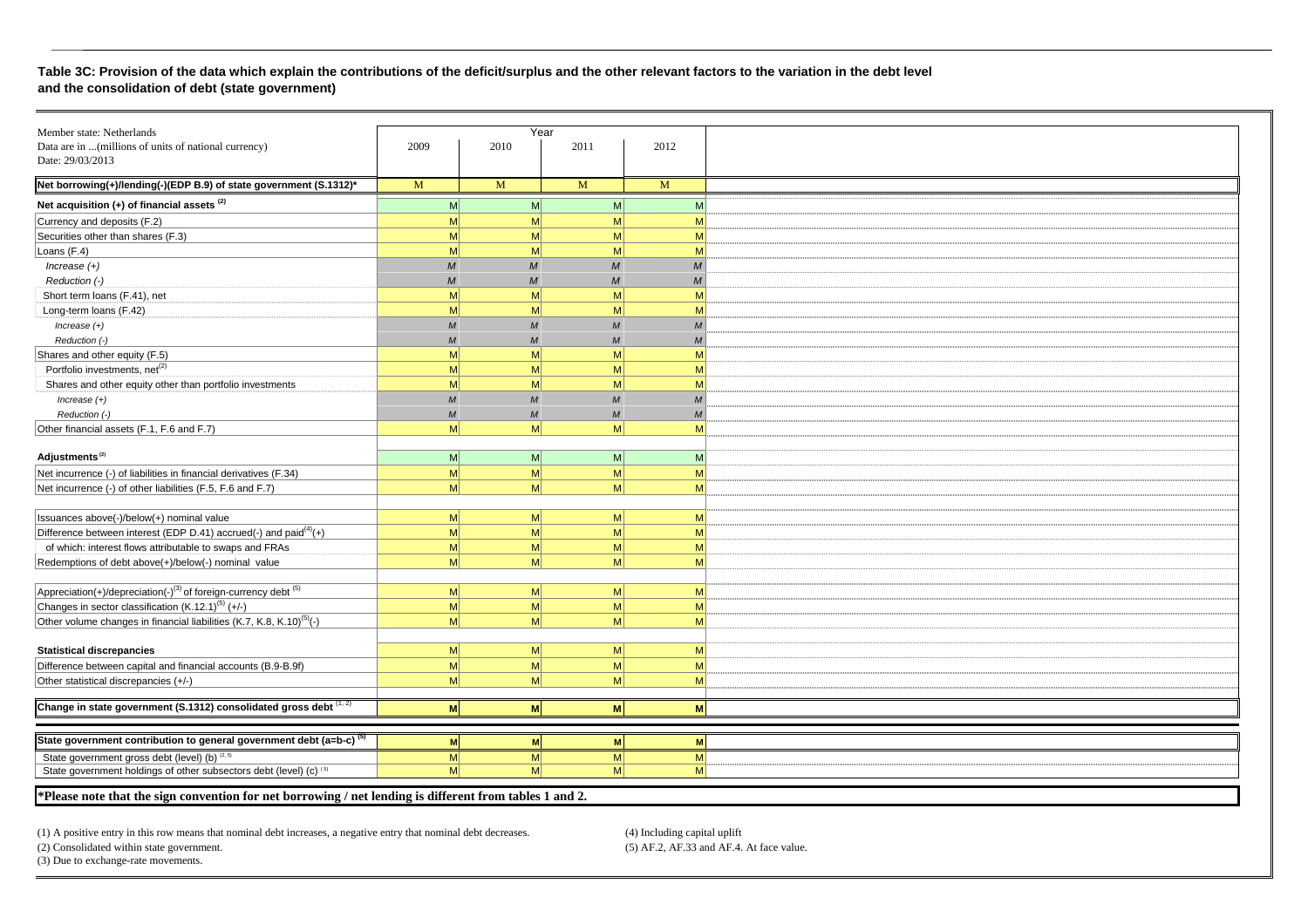#### **Table 3D: Provision of the data which explain the contributions of the deficit/surplus and the other relevant factors to the variation in the debt level and the consolidation of debt (local government)**

| Member state: Netherlands                                                                     |           | Year          |                |                |
|-----------------------------------------------------------------------------------------------|-----------|---------------|----------------|----------------|
| Data are in  (millions of units of national currency)                                         | 2009      | 2010          | 2011           | 2012           |
| Date: 29/03/2013                                                                              |           |               |                |                |
|                                                                                               |           |               |                |                |
| Net borrowing(+)/lending(-)(EDP B.9) of local government (S.1313)*                            | 3675      | 4851          | 3031           | 2183           |
| Net acquisition $(+)$ of financial assets $(2)$                                               | $-2,457$  | $-126$        | $-83$          | $-334$         |
| Currency and deposits (F.2)                                                                   | 1,817     | $-3,631$      | $-164$         | $-301$         |
| Securities other than shares (F.3)                                                            | 4,545     | 2,018         | 1,012          | $-452$         |
| Loans (F.4)                                                                                   | 7,013     | 252           | $-1,535$       | $-885$         |
| $Increase (+)$                                                                                |           |               |                |                |
| Reduction (-)                                                                                 |           |               |                |                |
| Short term loans (F.41), net                                                                  | 310       | 1,035         | 351            | 435            |
| Long-term loans (F.42)                                                                        | 6,703     | $-783$        | $-1,886$       | $-1,320$       |
| $Increase (+)$                                                                                |           | $\mathbf{I}$  |                |                |
| Reduction (-)                                                                                 |           |               |                |                |
| Shares and other equity (F.5)                                                                 | $-17,378$ | $-295$        | $-842$         | 14             |
| Portfolio investments, net <sup>(2)</sup>                                                     | $\Omega$  | $\Omega$      | $\Omega$       | $\Omega$       |
| Shares and other equity other than portfolio investments                                      | $-17,378$ | $-295$        | $-842$         | 14             |
| $Increase (+)$                                                                                | $\Omega$  | $\mathcal{O}$ | $\overline{0}$ | 14             |
| Reduction (-)                                                                                 | $-17,378$ | $-295$        | $-842$         | $\overline{0}$ |
| Other financial assets (F.1, F.6 and F.7)                                                     | 1,546     | 1,530         | 1,446          | 1,290          |
|                                                                                               |           |               |                |                |
| Adjustments <sup>(2)</sup>                                                                    | 424       | $-987$        | $-19$          | 258            |
| Net incurrence (-) of liabilities in financial derivatives (F.34)                             | $\Omega$  | $\Omega$      | $\Omega$       | $\Omega$       |
| Net incurrence (-) of other liabilities (F.5, F.6 and F.7)                                    | 436       | $-958$        | $-40$          | 287            |
|                                                                                               |           |               |                |                |
| Issuances above(-)/below(+) nominal value                                                     | $\Omega$  | $\Omega$      | $\Omega$       | $\Omega$       |
| Difference between interest (EDP D.41) accrued(-) and paid $(4)$ (+)                          | 0         | 0             | $\Omega$       | $\Omega$       |
| of which: interest flows attributable to swaps and FRAs                                       | $\Omega$  | $\Omega$      | $\Omega$       | $\Omega$       |
| Redemptions of debt above(+)/below(-) nominal value                                           | 17        | $-46$         | $\Omega$       | $\Omega$       |
|                                                                                               |           |               |                |                |
| $\sqrt{\text{Appreciation}(+)}/\text{deprecision}(-)^{(3)}$ of foreign-currency debt $^{(5)}$ | $-29$     | 17            | 21             | $-29$          |
| Changes in sector classification $(K.12.1)^{(5)}$ (+/-)                                       | $\Omega$  | $\Omega$      | $\Omega$       | $\Omega$       |
| Other volume changes in financial liabilities (K.7, K.8, K.10) <sup>(5)</sup> (-)             | $\Omega$  | $\Omega$      | $\Omega$       | $\Omega$       |
|                                                                                               |           |               |                |                |
| <b>Statistical discrepancies</b>                                                              | 0         | 0             | $\Omega$       | $\Omega$       |
| Difference between capital and financial accounts (B.9-B.9f)                                  | $\Omega$  | $\Omega$      | $\Omega$       | $\Omega$       |
| Other statistical discrepancies (+/-)                                                         | $\Omega$  | $\Omega$      | r              | $\Omega$       |
|                                                                                               |           |               |                |                |
| Change in local government (S.1313) consolidated gross debt (1, 2)                            | 1,642     | 3,738         | 2,929          | 2,107          |
|                                                                                               |           |               |                |                |
| Local government contribution to general government debt (a=b-c) $(5)$                        |           |               |                |                |
|                                                                                               | 43,081    | 45,454        | 48,104         | 50,188         |
| Local government gross debt (level) (b) as                                                    | 44,994    | 48,732        | 51,661         | 53,768         |
| Local government holdings of other subsectors debt (level) (c) <sup>®</sup>                   | 1,913     | 3,278         | 3,557          | 3,580          |

**\*Please note that the sign convention for net borrowing / net lending is different from tables 1 and 2.** 

(1) A positive entry in this row means that nominal debt increases, a negative entry that nominal debt decreases. (4) Including capital uplift

(2) Consolidated within local government.

 $(5)$  AF.2, AF.33 and AF.4. At face value.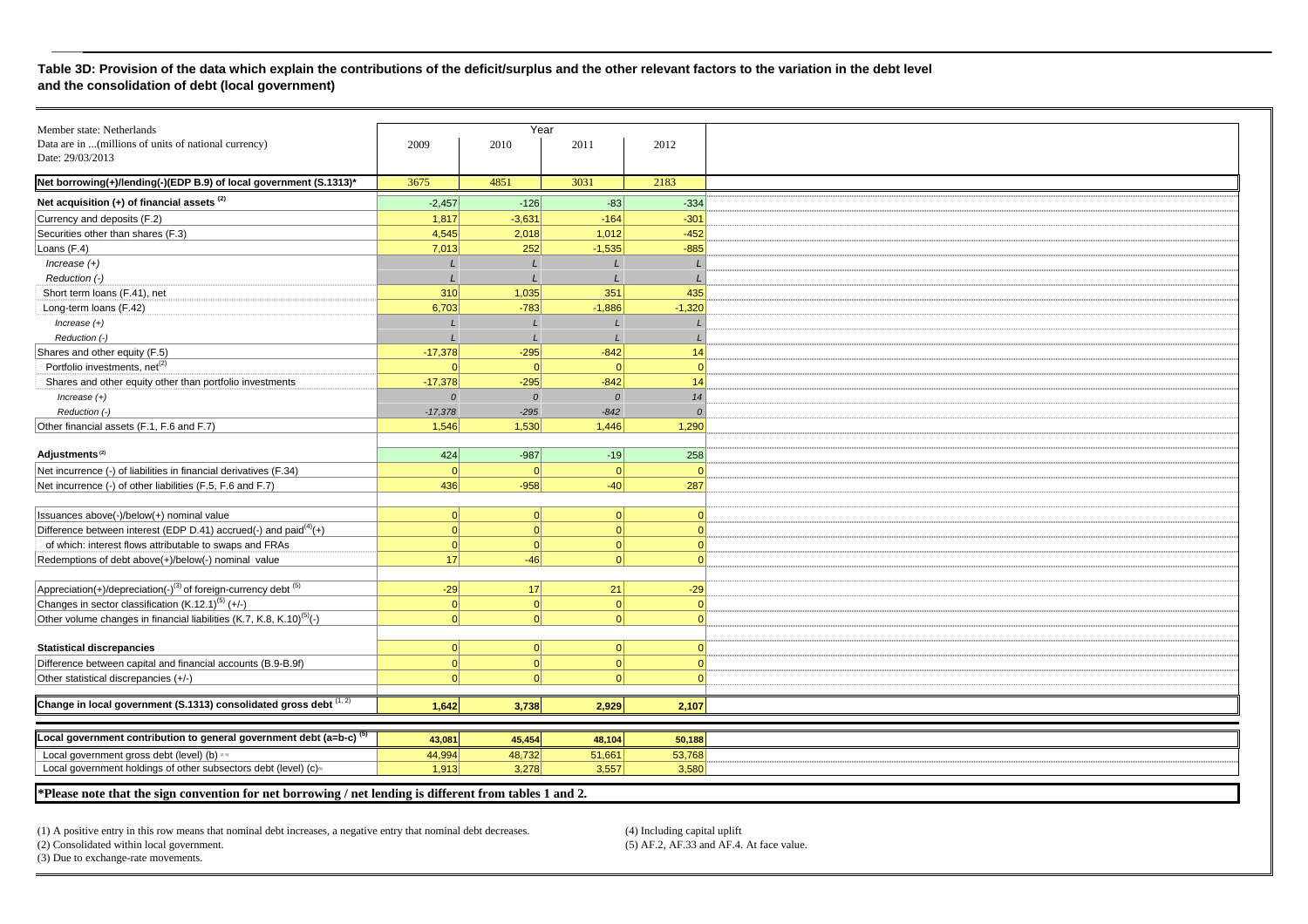#### **Table 3E: Provision of the data which explain the contributions of the deficit/surplus and the other relevant factors to the variation in the debt level and the consolidation of debt (social security funds)**

| Member state: Netherlands                                                                      |                | Year          |          |            |
|------------------------------------------------------------------------------------------------|----------------|---------------|----------|------------|
| Data are in  (millions of units of national currency)                                          | 2009           | 2010          | 2011     | 2012       |
| Date: 29/03/2013                                                                               |                |               |          |            |
|                                                                                                |                |               |          |            |
| Net borrowing(+)/lending(-)(EDP B.9) of social security funds (S.1314)*                        | 8518           | 1701          | 7044     | 3268       |
| Net acquisition $(+)$ of financial assets $(2)$                                                | $-624$         | $-1,532$      | $-4,181$ | 2,812      |
| Currency and deposits (F.2)                                                                    | 37             | $-54$         | $\Omega$ |            |
| Securities other than shares (F.3)                                                             | $\overline{0}$ | $\Omega$      | 0        |            |
| Loans (F.4)                                                                                    | $-1,441$       | $-2,422$      | $-4,163$ | 2,861      |
| Increase $(+)$                                                                                 |                |               |          |            |
| Reduction (-)                                                                                  |                |               |          |            |
| Short term loans (F.41), net                                                                   | $-1,441$       | $-2,422$      | $-4,163$ | 2,861      |
| Long-term loans (F.42)                                                                         | $\Omega$       | $\Omega$      | $\Omega$ |            |
| Increase $(+)$                                                                                 |                |               |          |            |
| Reduction (-)                                                                                  |                |               |          |            |
| Shares and other equity (F.5)                                                                  | $\Omega$       | 0             | $\Omega$ | $\Omega$   |
| Portfolio investments, net <sup>(2)</sup>                                                      | $\vert$ 0      | 0             | 0        | $\Omega$   |
| Shares and other equity other than portfolio investments                                       | $\Omega$       | 0             | $\Omega$ | $\Omega$   |
| $Increase (+)$                                                                                 | $\Omega$       | $\mathcal{O}$ | $\Omega$ | $\Omega$   |
| Reduction (-)                                                                                  | $\Omega$       | $\Omega$      | $\Omega$ | $\Omega$   |
| Other financial assets (F.1, F.6 and F.7)                                                      | 780            | 944           | $-18$    | $-49$      |
|                                                                                                |                |               |          |            |
| Adjustments <sup>(2)</sup>                                                                     | $-1,208$       | $-2,820$      | 245      | 1,542      |
| Net incurrence (-) of liabilities in financial derivatives (F.34)                              | $\Omega$       | $\Omega$      | $\Omega$ |            |
| Net incurrence (-) of other liabilities (F.5, F.6 and F.7)                                     | $-1,208$       | $-2,820$      | 245      | 1,542      |
|                                                                                                |                |               |          |            |
| Issuances above(-)/below(+) nominal value                                                      | 0              | 0             | 0        | $\Omega$   |
| Difference between interest (EDP D.41) accrued(-) and paid $^{(4)}$ (+)                        | 0              | 0             | 0        | $\Omega$   |
| of which: interest flows attributable to swaps and FRAs                                        | 0              | 0             | 0        | $\Omega$   |
| Redemptions of debt above(+)/below(-) nominal value                                            | $\vert$ 0      | 0             | 0        | $\Omega$   |
|                                                                                                |                |               |          |            |
| $\boxed{\text{Appreciation}(+)}/\text{deprecision}(-)^{(3)}$ of foreign-currency debt $^{(5)}$ | 0              | 0             | 0        | $\sqrt{ }$ |
| Changes in sector classification (K.12.1) <sup>(5)</sup> (+/-)                                 | 0              | 0             | 0        | $\Omega$   |
| Other volume changes in financial liabilities (K.7, K.8, K.10) <sup>(5)</sup> (-)              | $\Omega$       | $\Omega$      | $\Omega$ | $\sqrt{ }$ |
|                                                                                                |                |               |          |            |
| <b>Statistical discrepancies</b>                                                               | 0              | 0             | 0        | $\Omega$   |
| Difference between capital and financial accounts (B.9-B.9f)                                   | $\vert$ 0      | 0             | 0        | $\Omega$   |
|                                                                                                | $\Omega$       | $\Omega$      | $\Omega$ | $\Omega$   |
| Other statistical discrepancies (+/-)                                                          |                |               |          |            |
| Change in social security (S.1314) consolidated gross debt $(1, 2)$                            | 6,686          | $-2,651$      | 3,108    | 7,622      |
|                                                                                                |                |               |          |            |
|                                                                                                |                |               |          |            |
| Social security contribution to general government debt (a=b-c) <sup>(5)</sup>                 | 3,565          | 3,336         | 10,607   | 15,368     |
| Social security gross debt (level) (b) <sup>(2, 5)</sup>                                       | 15,420         | 12,769        | 15,877   | 23,499     |
| Social security holdings of other subsectors debt (level) (c) <sup>®</sup>                     | 11,855         | 9,433         | 5,270    | 8,131      |

**\*Please note that the sign convention for net borrowing / net lending is different from tables 1 and 2.** 

(1) A positive entry in this row means that nominal debt increases, a negative entry that nominal debt decreases. (4) Including capital uplift(2) Consolidated within social security.

 $(5)$  AF.2, AF.33 and AF.4. At face value.